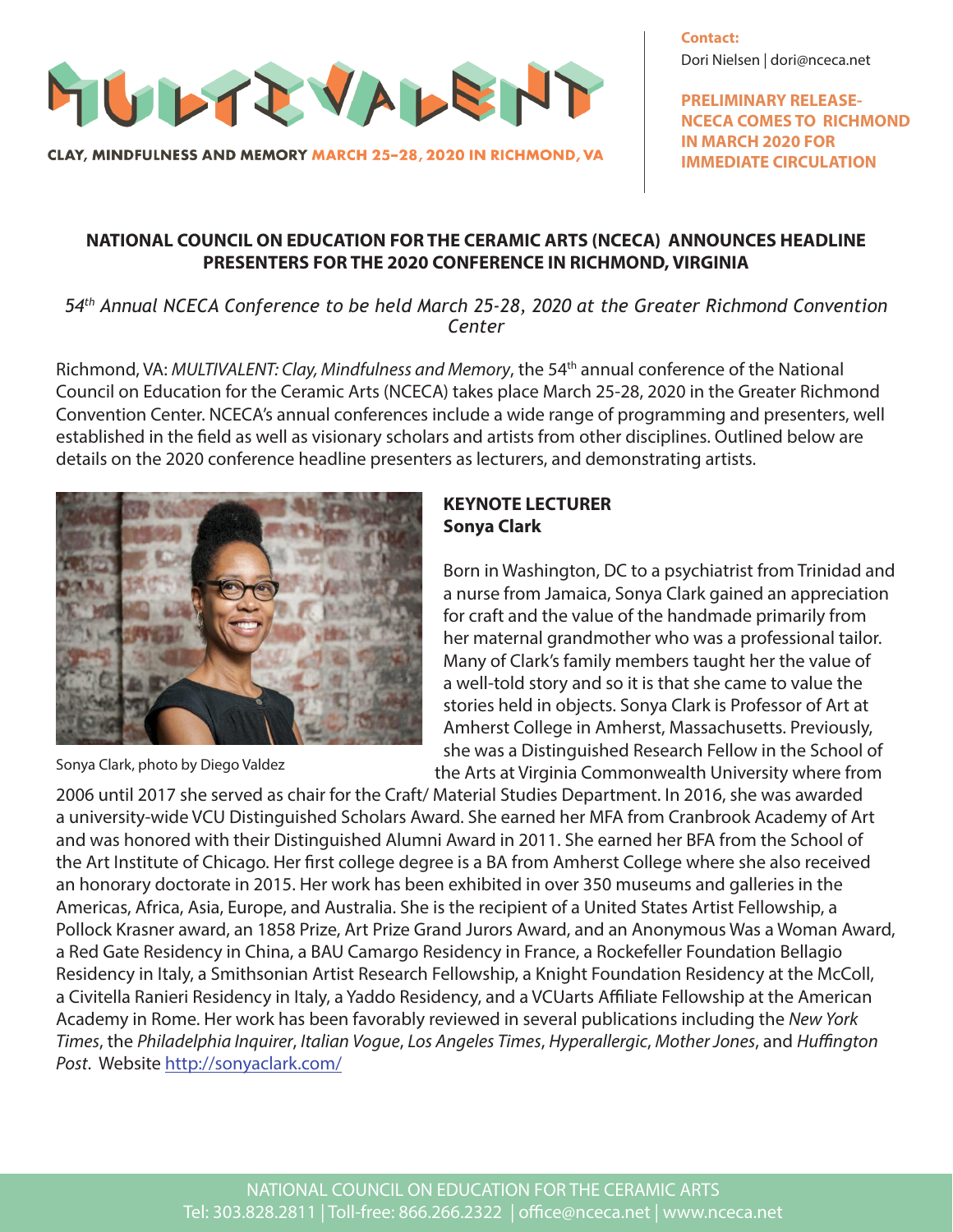Sonya Clark's lecture, Measuring History, will take place during the 2020 NCECA Conference Opening Ceremonies beginning at 7pm on Wednesday, March 25 in Halls B and C level 1 of the Greater Richmond Convention Center. Access to the opening event will be open to conference registrants. Members of the Greater Richmond community will be admitted to the opening ceremonies at no charge.



Above: MK Abadoo



Syd Carpenter at work in her studio, Philadelphia, Pennsylvania

# **RANDALL SESSION MK Abadoo**

Following Sonya Clark's keynote lecture, during 2020 conference opening ceremonies on Wednesday evening, March 25, MK Abadoo will create and perform a movement work for the Randall Session, which honors the memory and wide-ranging intellectual curiosity of NCECA's founding president Ted Randall. MK Abadoo's creative work exists at the crux of dance theater, undoing racism, cultural organizing, and critical education studies. Combining classical American modern and postmodern dance vocabularies, neo-traditional Ghanaian movement, and social Funk styles, Abadoo draws on the tradition of black literature and art that unites past and present in unsparing dialog. MK Abadoo is an Assistant Professor of Dance + Choreography and Racial Equity, Arts and Culture at Virginia Commonwealth University's Institute for Inclusion, Inquiry & Innovation.

## **DEMONSTRATING ARTISTS Syd Carpenter**

Philadelphia, Pennsylvania based sculptor working primarily in clay, Syd Carpenter has created work that is currently included in collections of the Metropolitan Museum of Art (New York), Renwick Gallery of the Smithsonian Institution (Washington DC), Philadelphia Museum of Art, Michener Museum (Doylestown, PA), and the Fuller Craft Museum (Brockton, MA). She is a professor of studio art at Swarthmore College.

Carpenter will be creating and speaking about her work in Hall B level 1 of the Greater Richmond Convention Center from 1-4 pm on Thursday, March 26 and 9am-Noon on Friday, March 27. Conference registration is required to attend these sessions.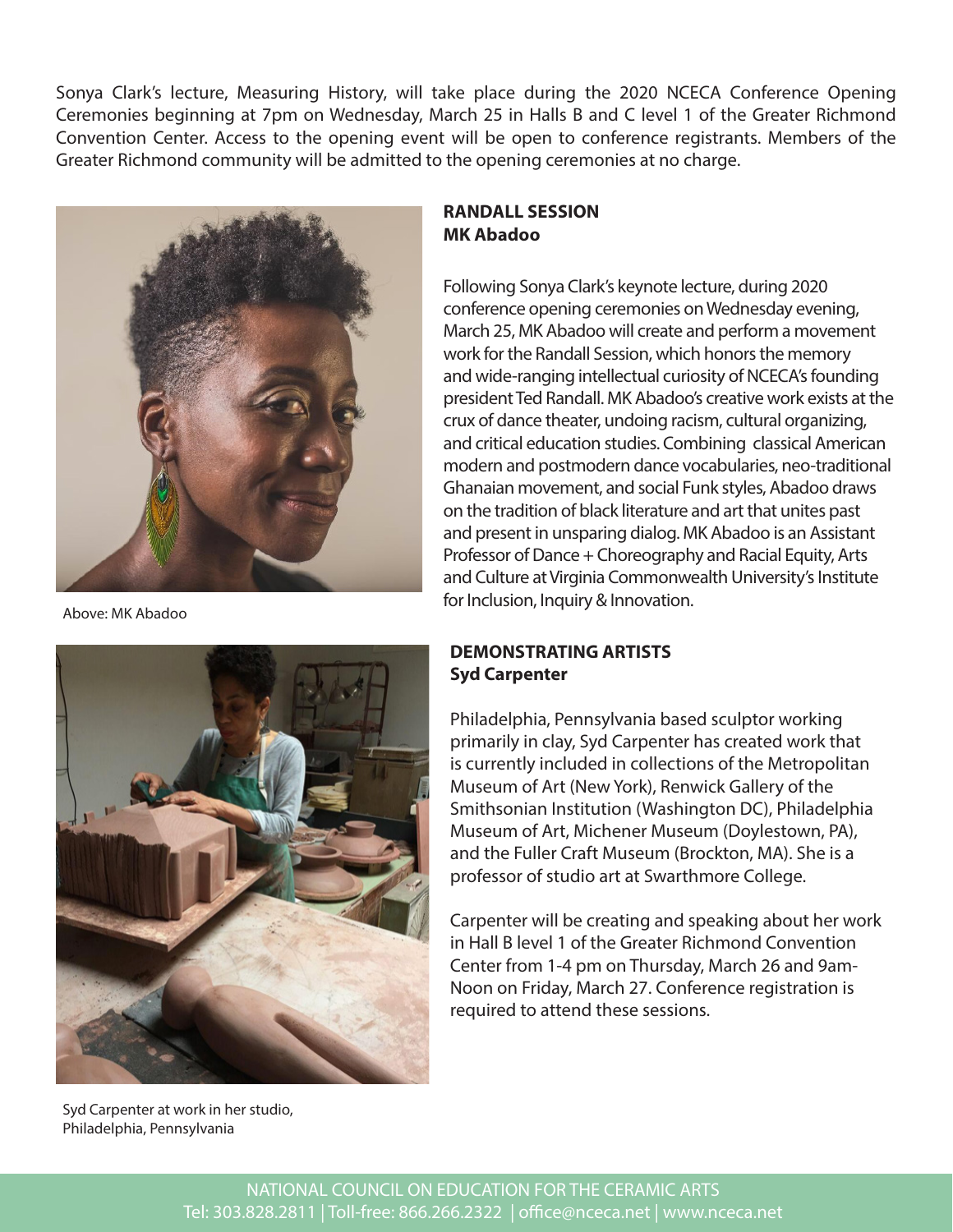



# **Suze Lindsay**

A studio potter based in western North Carolina, Suze Lindsay's formal training started as a core fellow at Penland School of Craft. She later earned her MFA from Louisiana State University. Lindsay subsequently returned to the renowned Penland School having been awarded the 3-year residency. She ultimately settled nearby to open Fork Mountain Pottery with her husband, Kent McLaughlin. A passionate educator, Lindsay has presented numerous workshops and lectures, nationally and internationally.

Website https://www.forkmountainpottery.com/

Suze Lindsay will be will be creating and speaking about her work in Hall B level 1 of the Greater Richmond Convention Center from 9am-Noon on Thursday, March 26 and 1-4 pm on Friday, March 27. Conference registration is required to attend these sessions.

# J**ames Watkins**

Born in 1951 in Louisville, Kentucky, and raised in a farming family in Athens, Alabama, James C. Watkins is a ceramic artist who has worked with clay for over 40 years. His work is held in 21 permanent collections, including the White House Collection of American Crafts at the Clinton Library in Little Rock, Arkansas, the Shigaraki Institute of Ceramic Studies in Shigaraki, Japan, the Everson Museum in Syracuse, New York, the Tweed Museum in Duluth, Minnesota, and the Eiteljorg Museum in Indianapolis, Indiana. Watkins' work has been widely exhibited in 40 solo exhibitions and 164 group exhibitions.

Watkins is a retired Paul Whitfield Horn Professor Emeritus, the highest honor Texas Tech University may bestow on members of its faculty. Before teaching at Texas Tech University, Watkins was an associate instructor at Indiana University in Bloomington and a visiting professor at Hampton University in Hampton, Virginia. Between 1978

and 1983, he was the director and organizer of the Mackenzie Terrace Pottery Center, a City of Lubbock public arts facility. He was a 2005 Senior Fulbright Scholar, teaching in Vietnam at the Ho Chi Minh City University of Architecture. The co-author of three books, Alternative Kilns & Firing Techniques, Niedrigbrand, and Architectural Delineation: Presentation Techniques and Projects, Watkins' work is also the subject of a book entitled A Meditation of Fire: The Art of James C. Watkins by Kippra D. Hopper published by Texas Tech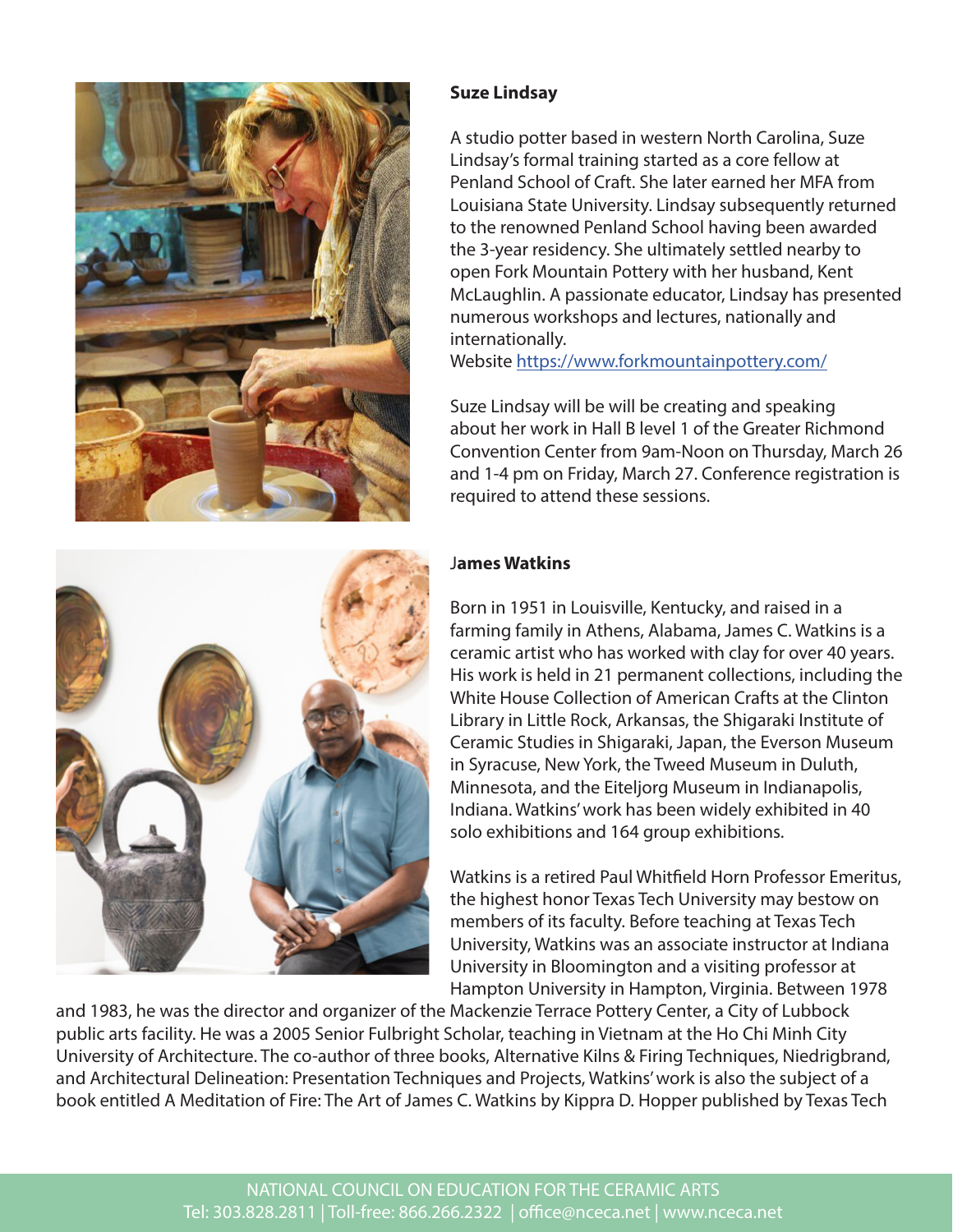University Press. He has also written numerous articles for national and international magazines, including Ceramics Monthly, Studio Potter, New Ceramics: The European Ceramics Magazine, and China Ceramic Artist. He earned his BFA from the Kansas City Art Institute and his MFA from Indiana University. Website: www. jcwclayworks.com

James Watkins will be creating and speaking about his work in Hall B level 1 of the Greater Richmond Convention Center from 9am-Noon on Thursday, March 26 and 1-4 pm on Friday, March 27. Conference registration is required to attend these sessions.



Kensuke Yamada in his studio

#### **Kensuke Yamada**

Having moved to the United States from Japan as a foreign exchange student, Kensuke Yamada's story begins with the limited knowledge of the English language. The artist describes that his primary commonality with others was often conveyed and understood through human gestures: facial expressions, body motions, darting hands, or blinking of eyes. In his struggle to learn English and communicate through speech, he gained strong empathy for the universal experiences that cultivate awareness of the complexities in daily routines and rituals. Yamada's sculptures can be viewed as tangible expressions of these shared experiences through gestures, patterns, textures, colors, and rhythms.

Kensuke Yamada will be creating and speaking about his work in Hall B level 1 of the Greater Richmond Convention Center from 1-4 pm on Thursday, March 26 and 9am-Noon on Friday, March 27. Conference registration is required to attend these sessions.



Winnie Owens-Hart, photo by Daniel McNeal

**CLOSING LECTURER**

Winnie Owens-Hart

Cultural researcher, ceramic artist, author, curator, and documentary filmmaker, Winnie Owens-Hart's life's work and passion revolves around the creative process, the historical significance of clay workers globally – especially those invisible artists. As a filmmaker, she has produced *Style & Technique-Four Pottery Villages and The Traditional Potters of Ghana-The Women of Kul*i. Selected published writings include her curator's statement for *Visual Voices: Truth Narratives*, the 2018 NCECA Annual catalogue; *A Chance of Birth*, 42-49 (New Hampshire: The Studio Potter Journal, 2013) Volume 42 No2; *A Global View: Embracing A Non-Western Approach to Making*, 106, 107, 119, 144 (Colorado: NCECA Journal, 2011) Volume